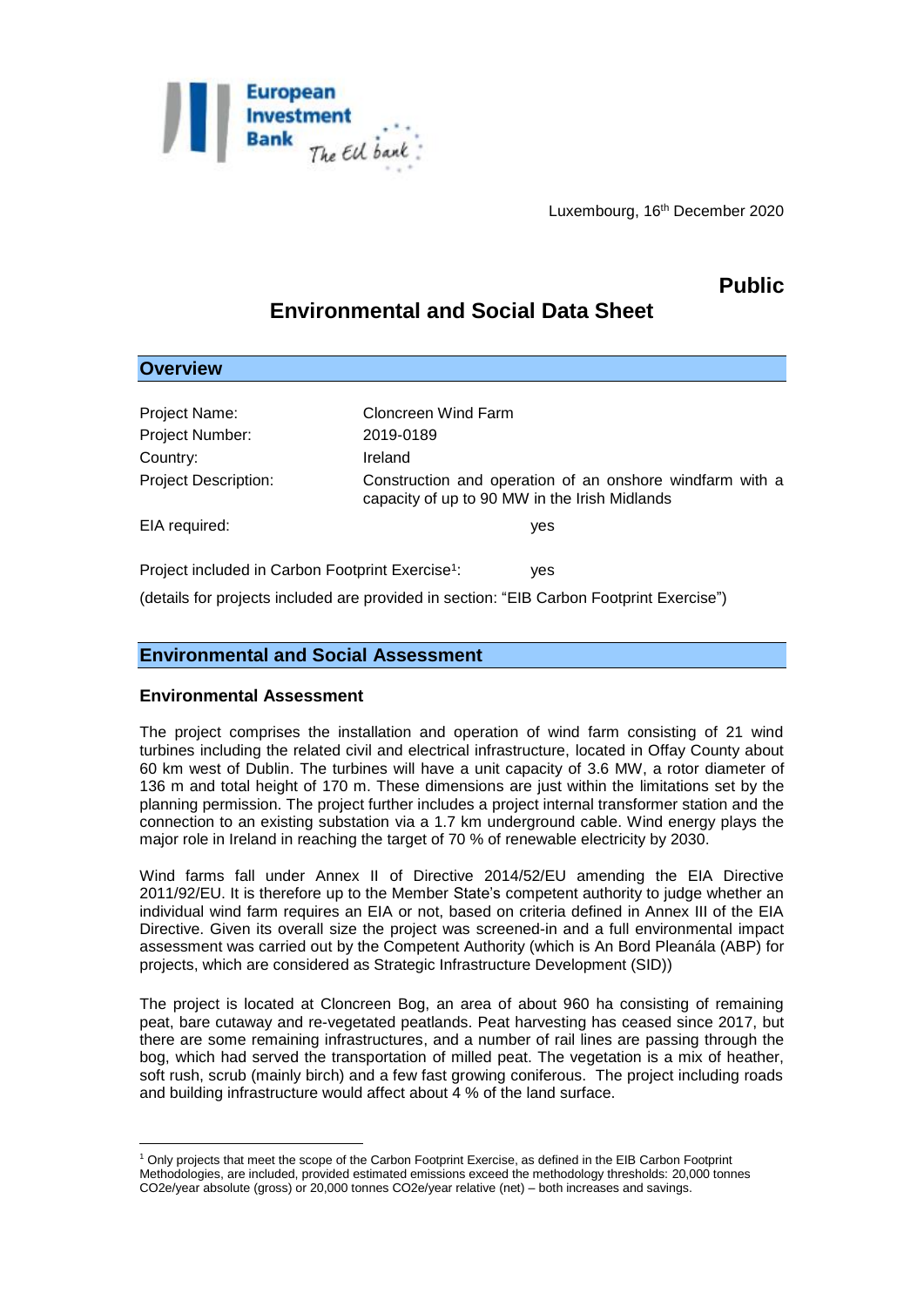

Luxembourg, 16th December 2020

A detailed peat stability assessment was performed, which concluded, that the planned construction activities would not result in an increased risk of bog slides. A peat management plan has been developed to limit the impact of the construction activities. The site hosts a man-made drainage system that was necessary for peat-cutting. Following a hydrological study, the wind farm has been designed to limit modifications on the existing bog drainage system in order to avoid negative impact on the water quality in downstream catchments or ecosystems.

The Environmental Impact Study included an ornithological investigation with various on-site monitoring sessions during critical periods, such as breeding, wintering, and migration. In total, the collision risk was determined and considered as low. Further detailed investigations were related to noise, visual impact, and shadow flicker impact at nearest residential buildings.

In addition, an appropriate assessment (AA) regarding the conservation objective of one of the nearest Natura 2000 sites (River Barrow and River Nore Special Area of Conservation, SCA 002162 , in about 15 km distance) was carried out. Potential significant effects arising from emissions to surface and ground waters and potential hydrological changes resulting from wind farm construction were investigated. These risks will be mitigated through diligent design and detailed measures specified in the Construction Environmental Management Plan.

An Bord Pleanála concluded that the project (wind farm including the grid connection) as such, and in combination with other developments in the vicinity, is unlikely to have significant negative environmental impact under the conditions specified in the planning permission and with adequate mitigation measures in place. ABP further concluded that the project by itself or in combination with the other developments would not be likely to adversely affect the integrity of the Natura 2000 site in view of its conservation objectives.

Conditions and mitigation measures are rather typical for wind farms and refer to further bird monitoring, noise and shadow flicker monitoring and protection, general construction regulations, waste management or the obligation to dismantle the installation at the end of the operational period.

## **EIB Carbon Footprint Exercise**

The direct CO2 equivalent emissions of the wind farms are considered negligible.

Subject to confirmation of the final design of the project, it is calculated that based on the avoidance of electricity generation from a combination of existing and new power plants in Ireland (combined margin for intermittent generation), the total relative effect of the project is a net annual reduction in CO2 equivalent emissions by 84 CO2e/yr.

For the annual accounting purposes of the EIB Carbon Footprint, the project emissions will be prorated according to the EIB lending amount signed in that year, as a proportion of project cost'.